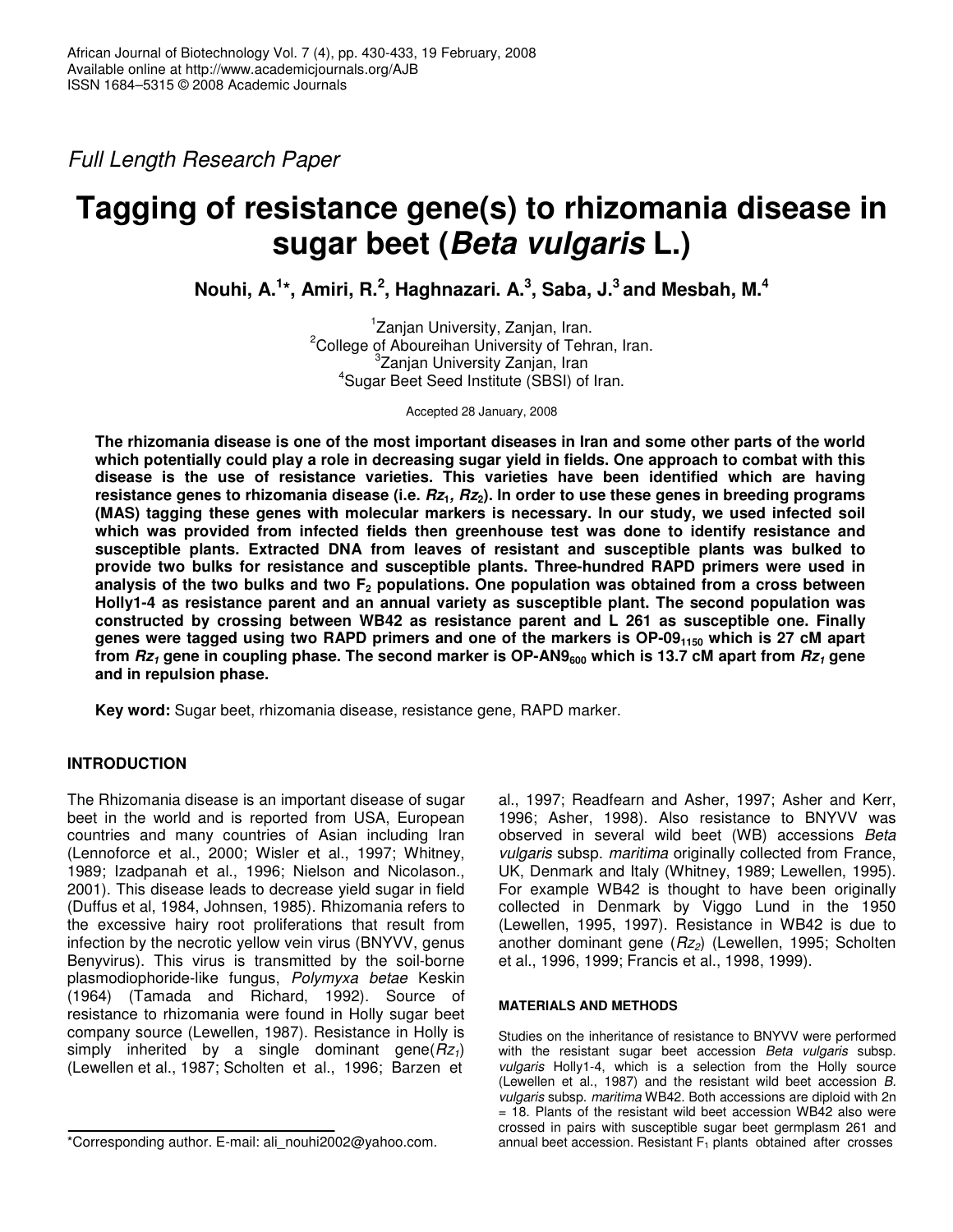

**Figure 1.** Crossed scheme used to generate the population studied.

of Holly1-4 with the susceptible sugar beet germplasm 261 and annual beet accession were selfed to product  $F_2$  seeds (Figure 1).

## **Greenhouse test and ELISA**

A greenhouse test for screening sugar beet for resistance gene to BNYVV, described by Paul et al. (1992) was used in the present study. Seed sown in autoclaved (121°C, 1.5 h) sand. Seedlings were transplanted at 4 leaf stage to uniform mixture of infested soil which was collected from Shiraz, Iran and contained the A type of BNYVV (Lennoforce et al., 2000). Regina germplasm was used in all of the tests as negative and positive controls. To produce negative control, plants seedling of *B. vulgaris* sugar beet cultivar Regina were transplanted into sand (not artificially infected plants as negative controls). To produce positive controls, seedlings of Regina were transplanted into a uniform mixture of infested soil and sand (3:7 V/V). Plants were watered twice a week with 30 ml of 0.2 diluted Hogland and Arnon (1950) solution (pH 7.0). Inoculation experiments were performed in the greenhouse at 25/17°C (day/night). Rootlets were analyzed for the virus by standard double antibody sandwich ELISA (DAS-ELISA) as described Clark and Adams (1977) using a commercial polyclonal antiserum and BNYVV infected *Nicotiana clevelandii* leaf (Bioreba AG, Switzerland). The 60 internal wells of microtiter plate (polystyrene Nunce. Flat bottom 442404) were used for ELISA, while the outer wells were filled with PBS-Tween 20 during all steps of the ELISA procedure. All samples were tested in duplicate and readings were performed with a Lab system Multiskan EX 355 at 405 nm. Plants were considered susceptible if their samples showed an absorbtion value more than twice of the negative controls.

## **DNA extraction**

Genomic DNA extracted from frozen leaves from individual plants of  $F_2$ -A1-110 and  $F_2$ -93 populations following the procedure of Saghai-Maroof (1984). DNA concentrations were estimated by spectrophotometery. PCR was performed in a total volume of 25 µl containing 50 ng genomic DNA, 0.2 mM each of dATP, dCTP, dGTP, TTP, 25 ng primer (Operon kit), 2.5 µl 10x reaction buffer(100 mM Tris-Hcl,  $pH = 9$ ; 500 mM KCl) and 1 unit Taq Polymerase (Smar Taq). DNA amplified was performed in a thermocycler (Biometra T3) in PCR reaction tubs. The thermal cycles used were: 1 cycle of 5 min at  $94^{\circ}$ C, followed by 40 cycle of 45 s at 94 $^{\circ}$ C, 45 s at specific temperature and 80 s at 72 $^{\circ}$ C, then finally 1 cycle of 10 min at 72°C for final extension. Amplified products were separated by gel electrophoresis using 1.2% agarose gel with TAE buffer and staining with ethidium bromide.

## **Bulk segregant analysis (BSA)**

BSA (Michelmore et al., 1991) was performed for each segregation finally on bulks of DNA of 10 of the most resistant (with virus concentration up to  $log_{10}$  of 0.3 ng/ml virus) or of the most susceptible plants (with virus concentration at least 0.6 ng/ml virus). Primers which amplified a DNA fragment in only one of the bulks were confirmed on the same set of bulk, followed by PCR on ten individual resistant and ten susceptible plants. RAPD markers with the best linkage to resistance gene were evaluated further on an additional number of individual plants.

## **Mapping of the RAPD marker**

RAPD markers were mapped by analysing the segregating families with the computer programming Mapmaker ver 3.0 (Lander, 1987). For each of marker at least 20 individual plants were analysed, distributed over resistant and susceptible classes. It was assumed that the 20 most resistant plants with a maximum  $log_{10}$  virus concentration of 0.3 ng/ml all contained the major gene for resistant, whereas the 20 most susceptible plants, with a minimum  $log_{10}$  virus concentration of 0.6 ng/ml all lacked the gene linkage was considered significant if the logarithm of odds (LOD) score was further than 3.0.

# **RESULTS AND DISCUSSION**

## **Identification of RAPD marker linked to gene for resistance to BNYVV**

To identify RAPD marker linked to genes for resistance to BNYVV, bulks DNA were composed of the most resistant and most susceptible plants of the segregating families of Holly1-4 and WB42. For each set of bulks, 300 Operon primers were screened. Between 10 - 20 primers amplified RAPD markers either in a resistant or in a susceptible bulk. These primers were examined further on individual plants. The primers Op-09 and Op-AN9 generated DNA fragments that were found to be linked to the resistant locus in  $F_2$ -A1-110 population, but no primers found for  $F_2$ -93. Therefore, investigation on  $F_2$ -93 population did not proceed further, while on  $F_2$ -A1-110 population, primers were examined on individual plants.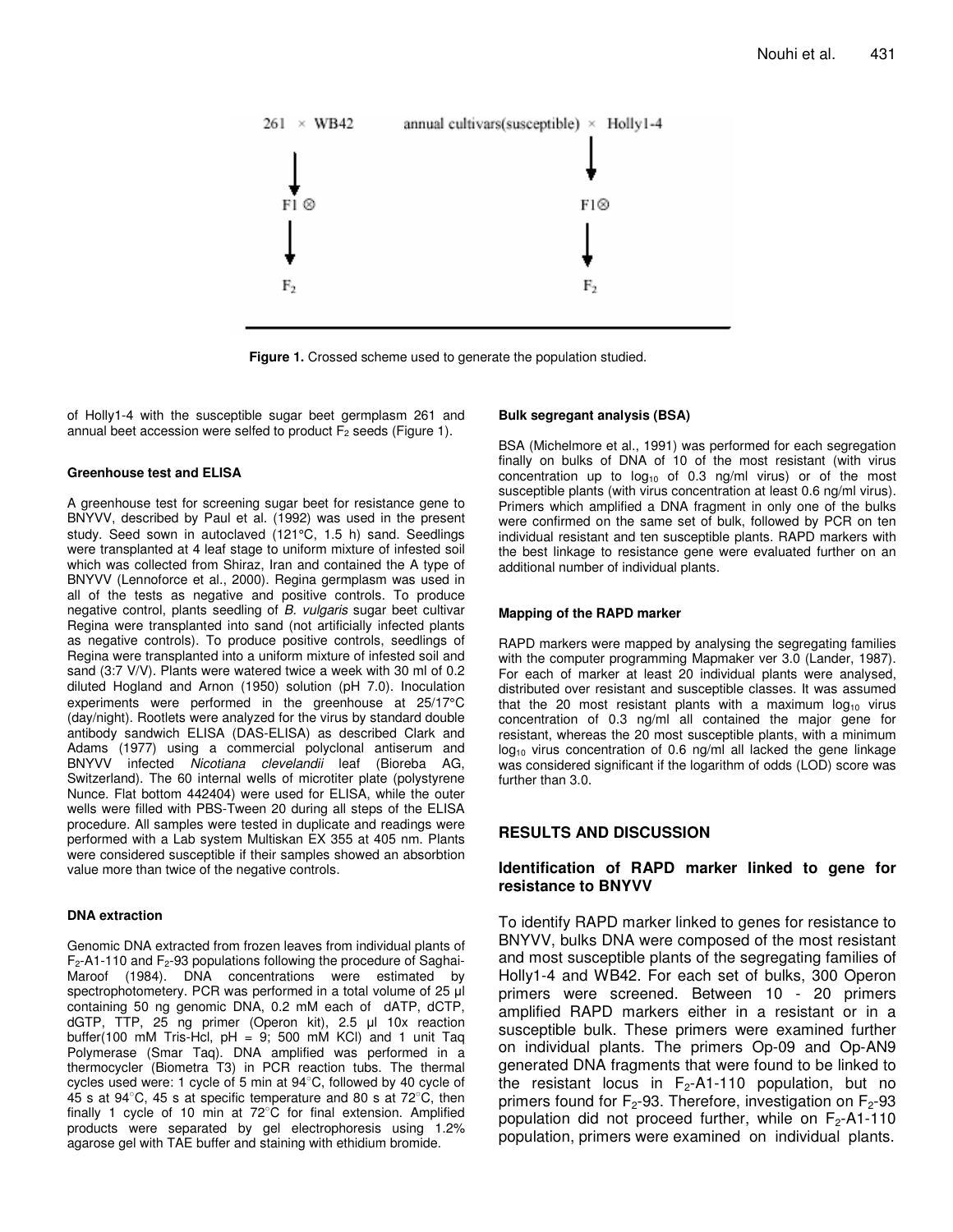

S.M 1 2 3 4 5 6 7 8 9 10 11 12 13 14 15 16 17 18 19

**Figure 2.** RAPD marker present in resistant (lan4-11) plants and absence in susceptible (lan12-19) plants of the segregant family F<sub>2</sub>-A1-110. The arrow points to the segregating marker Op-09<sub>1150</sub>.



S.M 1 2 3 4 5 6 7 8 9 10 11 12 13 14 15 1617 18 19

**Figure 3.** RAPD marker present in susceptible (lan12-19) plants and absence in resistance (lan4- 11) plants of the segregant family  $F_2$ -A1-110. The arrow points to the segregating marker Op- $AN9<sub>600</sub>$ 

The primer Op-09 amplifies the RAPD marker Op-09 $_{1150}$ linked to resistance loci in coupling phases. The primers Op-AN9 amplifies Op-AN9<sub>600</sub> markers linked to resistance loci in repulsion phases.

## **Mapping of the RAPD markers**

The presence of the RAPD markers  $Op-09<sub>1150</sub>$  and  $Op-$ 

AN<sub>600</sub> was analysed in the entire population of  $F_2$ -A1-110 (Figures 2 and 3). RAPD marker  $Op-09<sub>1150</sub>$  was presented in most of the plants in resistance parts of the frequency distribution. RAPD markers linked to resistance were used for the construction of short rang map around the resistant locus in Holly1-4 accession using the computer programming Mapmaker (Lander, 1987). In the map was estimated with RAPD marker  $Op-09<sub>1150</sub>$  located